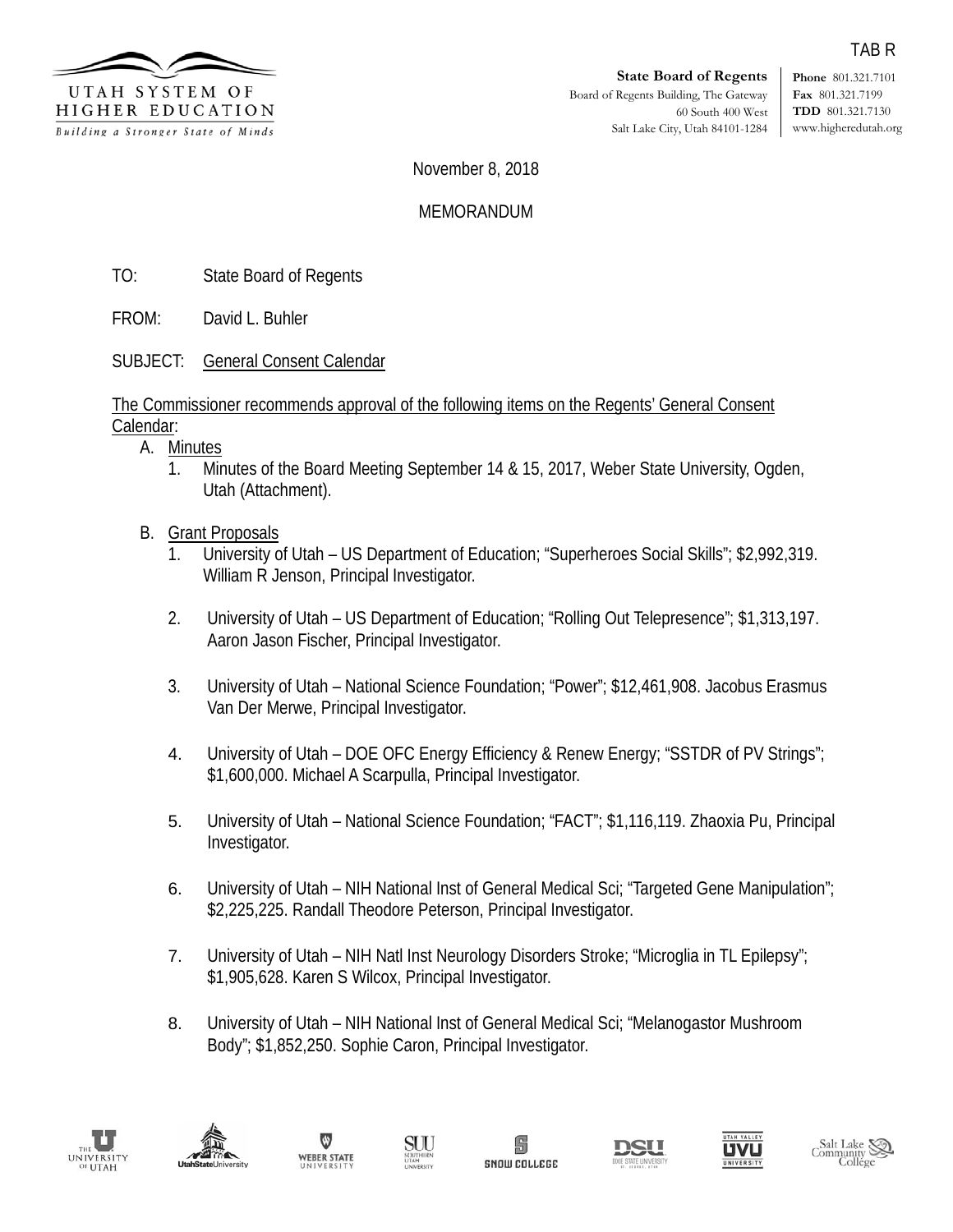- 9. University of Utah National Science Foundation; "Segregation Distortion"; \$1,573,764. Nitin Phadnis, Principal Investigator.
- 10. University of Utah HRSA Bureau of Health Professions; "HRSA Professional"; \$1,920,000. Brad Ward Lundahl, Principal Investigator.
- 11. University of Utah NIH National Cancer Institute; "High-Risk Myeloma Pedigrees"; \$7,614,679. Nicola J Camp, Principal Investigator.
- 12. University of Utah NIH National Cancer Institute; "Adipose-Colon Resubmission"; \$3,848,048. Cornella Ulrich, Principal Investigator.
- 13. University of Utah NIH Office of the Director; "2018 NIH Pioneer Award"; \$3,500,000. Trudy Oliver, Principal Investigator.
- 14. University of Utah NIH Natl Inst Dental Craniofacial Research; "Targeted use of RVD1"; \$1,906,250. Olga Juliana Baker, Principal Investigator.
- 15. University of Utah University of Virginia; "Clinical Follow-up"; \$1,334,678. Jennifer Anne Doherty, Principal Investigator.
- 16. University of Utah DOE National Energy Technology Lab; "CLC Oxygen Carriers DOE 2017"; \$1,426,449. Eric G Eddings, Principal Investigator.
- 17. University of Utah US Department of Energy; "Sustainable C02 Injection"; \$1,339,279. Wei Jia, Principal Investigator.
- 18. University of Utah US Department of Energy; "Geomechanics-Flow Model"; \$1,200,000. Milind Deo, Principal Investigator.
- 19. University of Utah NIH National Inst Child Health & Human Dev; "Albertine/Yoder R01 June 2017"; \$3,497,723. Kurt H Albertine, Principal Investigator.
- 20. University of Utah NIH National Inst Neurology Disorders Stroke; "RNA Granules in SCA2"; \$2,980,030. Daniel R Scoles, Principal Investigator.
- 21. University of Utah DHHS National Institutes of Health; "Nicrobiota-Immune Interactions"; \$2,926,083. June Louise Round, Principal Investigator.
- 22. University of Utah NIH National Cancer Institute; "R01 Rutter/Thummel"; \$2,769,761. Jared P Rutter, Principal Investigator.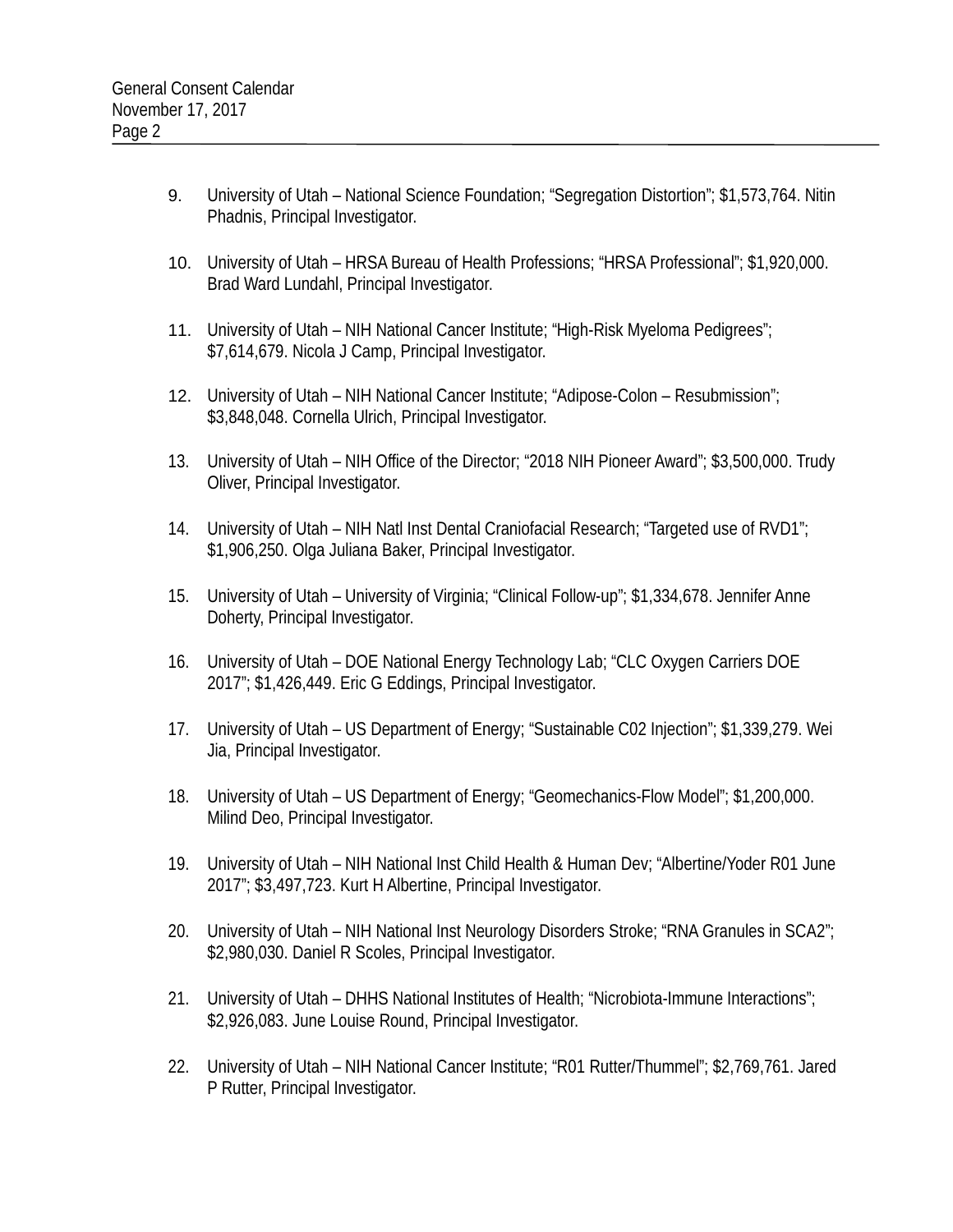- 23. University of Utah NIH National Institute Neurology Disorders Stroke; "R01 Resubmission"; \$2,375,000. Nicholas E Johnson, Principal Investigator.
- 24. University of Utah US Agency for International Development; "CHDI"; \$1,928,949. Stephen Alder, Principal Investigator.
- 25. University of Utah DHHS National Institutes of Health; "22Q13 Deletion Syndrome"; \$1,905,628. Oleksa Shcheglovitov, Principal Investigator.
- 26. University of Utah NIH National Eye Institute; "Dev Synaptic Pathways"; \$1,905,625. Ning Tian, Principal Investigator.
- 27. University of Utah NIH National Institute Neurology Disorders Stroke; "Migraine Attack"; \$1,904,167. Kevin C Brennan, Principal Investigator.
- 28. University of Utah National Science Foundation; "Optogenetic Investigation"; \$1,247,100. Alessandra Angelucci, Principal Investigator.
- 29. University of Utah DOE Advanced Research Projects Agency-Energy; "ARPA-E Sensor"; \$1,457,290. Ling Zang, Principal Investigator.
- 30. University of Utah NIH Office of the Director; "Timmins DP2 Computational Bio"; \$2,287,500. Lucas H Timmins, Principal Investigator.
- 31. University of Utah DHHS National Institutes of Health; "Deans Innovator 2107"; \$2,275,000. Tara Lynn Deans, Principal Investigator.
- 32. University of Utah NIH National Cancer Institute; "QPM for Cancer Therapy"; \$1,372,250. Thomas A Zangle, Principal Investigator.
- 33. University of Utah Patient Centered Outcomes Research Inst; "Treatment Sequencing Back Pain"; \$7,425,324. Julie Mae Fritz, Principal Investigator.
- 34. University of Utah NIH National Institute of Nursing Research; "Infertility & Wellness Coaching"; \$3,233,650. Sara Marie Ellis Simonsen, Principal Investigator.
- 35. University of Utah DHHS Agency for Healthcare Research & Quality; "EL&D for Rural Utah"; \$1,583.37. Barbara Lynn Wilson, Principal Investigator.
- 36. University of Utah NICH National Institute Environl Hlth Sci; "Cyanide Countermeasure 2017"; \$5,379,401. Randall Theodore Peterson, Principal Investigator.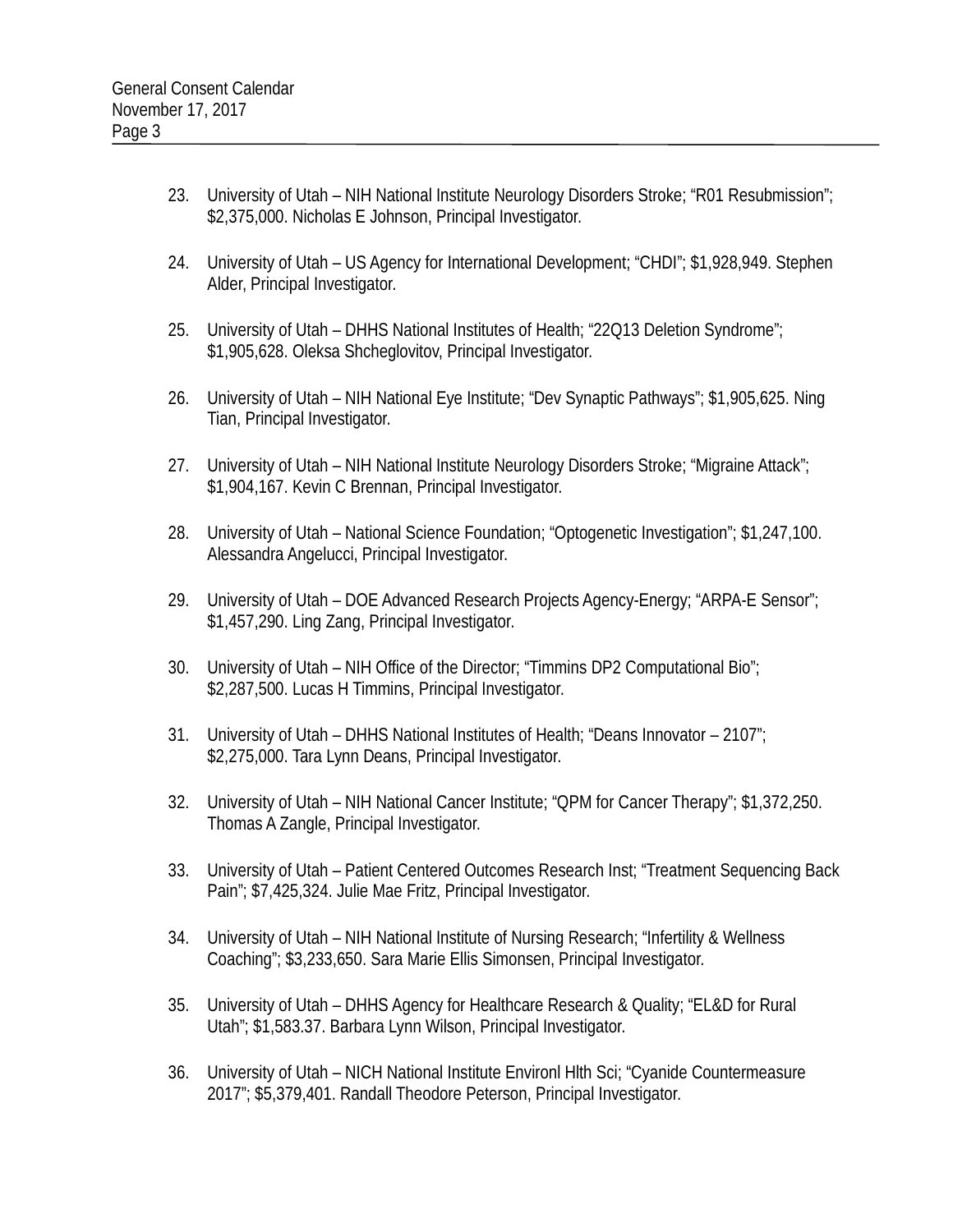- 37. University of Utah NIH National Inst Allergy & Infectious Disease; "Programmed Death-1 Cells"; \$1,906,250. Mingnan Chen, Principal Investigator.
- 38. University of Utah DHHS National Institutes of Health; "P53-BH3 Only Chimeras"; \$1,906,250. Carol Lim, Principal Investigator.
- 39. University of Utah US Department of Defense; "Non0Opioid Drug Discovery"; \$9,966,947. Baldomero M Olivera, Principal Investigator.
- 40. University of Utah DHHS National Institutes of Health; "Protein Function"; \$1,500,000. Matthew T Kieber-Emmons, Principal Investigator.
- 41. University of Utah DHHS National Institutes of Health; "Regulatory DNA"; \$1,397,500. Cynthia Burrows, Principal Investigator.
- 42. University of Utah DHHS National Institutes of Health; "Reassessing Membrane Asymmetry"; \$1,270,000. John C Conboy, Principal Investigator.
- 43. University of Utah DHHS National Institutes of Health; "Costs of Interruptin"; \$1,786,647. Trafton Drew, Principal Investigator.
- 44. University of Utah Univ of North Carolina at Chapel Hill; "Predicting Binge and Purge"; \$1,287,442. Jonathan Butner, Principal Investigator.
- 45. University of Utah US Department of Defense; "DOD DIA New Angle"; \$4,049,762. Alana Lee Welm, Principal Investigator.
- 46. University of Utah NIH National Cancer Institute; "Franzini-DP2"; \$2,287,500. Raphael Franzini, Principal Investigator.
- 47. University of Utah V Foundation for Cancer Research; "V Foundation Convergence"; \$2,100,000. Roland D Tantin, Principal Investigator.
- 48. University of Utah DHHS National Institutes of Health; "Transmembrane Signaling"; \$1,500,000. Bradley Cairns, Principal Investigator.
- 49. University of Utah Utah State University; "Bovine Cloning Efficiency"; \$1,264,471. Bradley Cairns, Principal Investigator.
- 50. University of Utah University of Michigan; "MHealth Data"; \$1,262,016. David Wetter, Principal Investigator.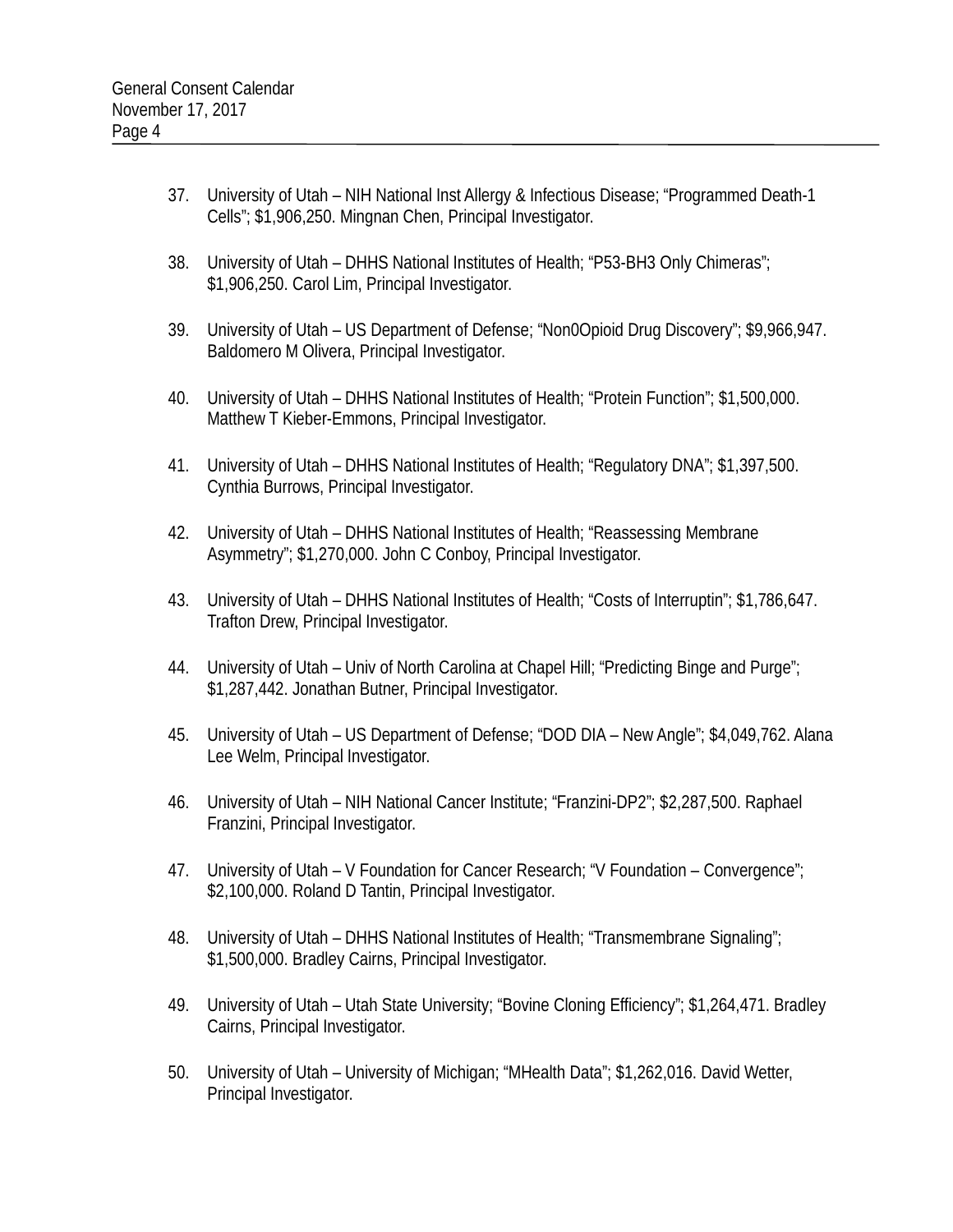- 51. University of Utah CDC National Inst Occupational Safety & Health; "ERC OCC. Safety and Health"; \$9,000,000. Kurt Timothy Hegmann, Principal Investigator.
- 52. University of Utah DHHS National Institutes of Health; "Opioid Tapering"; \$4,028,519. Akiko Okifuji Hare, Principal Investigator.
- 53. University of Utah DHHS National Institutes of Health; "R01 Transformative"; \$3,426,285. Tracey Lamb, Principal Investigator.
- 54. University of Utah DHHS Agency for Healthcare Research & Quality; "T32 AHRQ LHS"; \$2,555,536. Margaret Baldwin Conroy, Principal Investigator.
- 55. University of Utah DHHS National Institutes of Health; "DP2 Malaria Parasites"; \$2,287,500. Paul Andres Sigala, Principal Investigator.
- 56. University of Utah DHHS National Institutes of health; "Brown DP2"; \$2,287,500. Jessica C. S. Brown, Principal Investigator.
- 57. University of Utah DOD Uniformed Servs Univ of the Health Sci; "Animal Model to Understand HO"; \$2,219,531. Dustin Lee Williams, Principal Investigator.
- 58. University of Utah ABBVIE Inc; "M13-833 Venetoclax"; \$2,092,224. Elizabeth A Raetz, Principal Investigator.
- 59. University of Utah NIH National Inst of General Medical Sci; "GFPT11"; \$1,906,250. Amnon Schlegel, Principal Investigator.
- 60. University of Utah NIH National Inst Neurology Disorders Stroke; "UR-Strokes Trial Renewal"; \$1,525,000. Jennifer Juhl Majersik, Principal Investigator.
- 61. University of Utah NIH National Heart Lung & Blood Inst; "Cardiovasomobility T21"; \$1,490,786. Russell S Richardson, Principal Investigator.
- 62. University of Utah DHHS Agency for Healthcare Research & Quality; "Lung Cancer Decision Support"; \$1,199,536. Kensaku Kawamoto, Principal Investigator.
- 63. University of Utah NIH National Institute of Allergy & Infectious Disease; "R01 Transfer 2D Affinity"; \$1,140,844. Brian D Evavold, Principal Investigator.
- 64. Utah State University US National Science Foundation; "CORE: Trajectories into Early Career Research"; \$2,488,596. David Frank Feldon, Principal Investigator.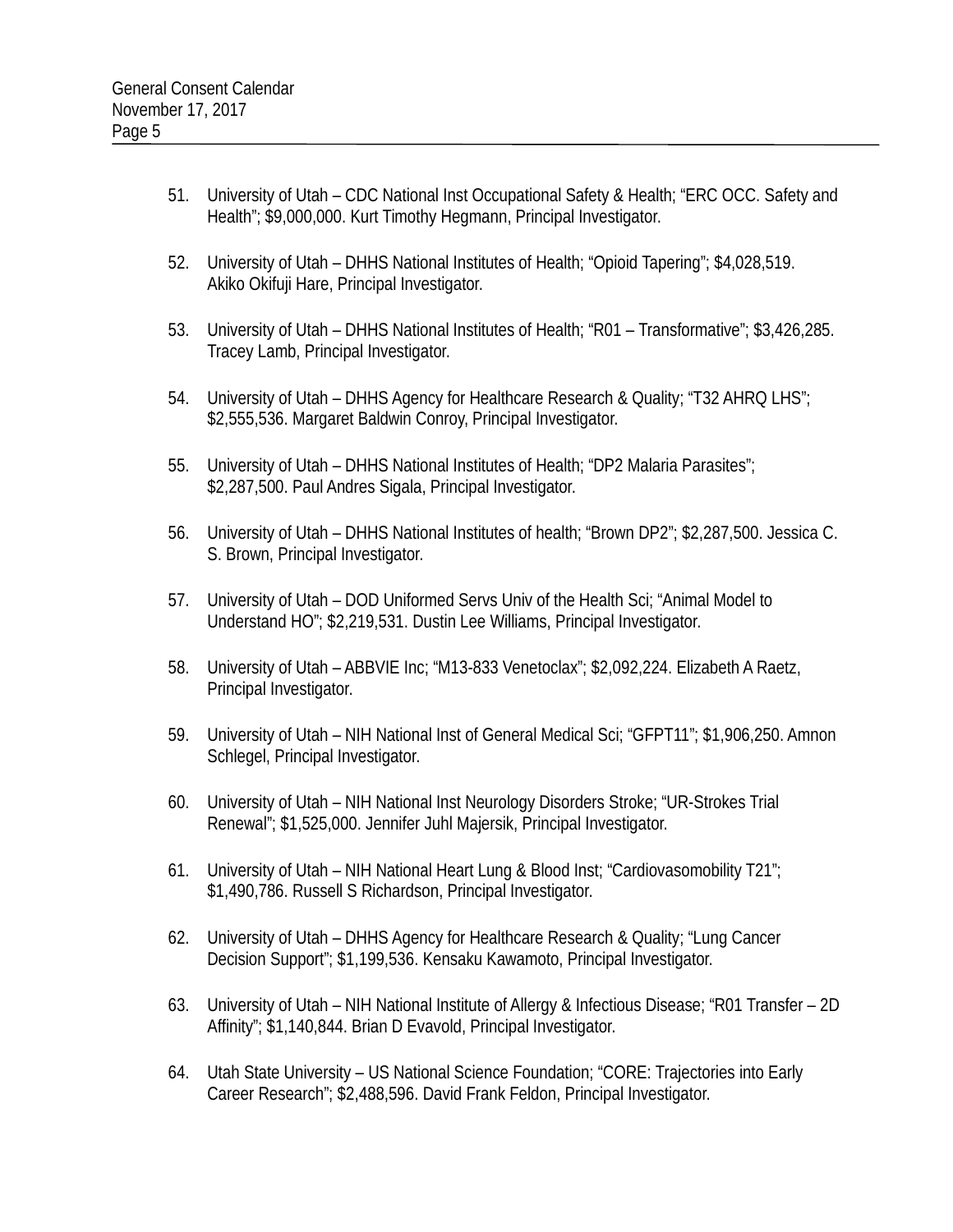- 65. Utah State University National institutes of Health; "Improving Bovine Cloning Efficiency by Enhancing Reprogramming during Embryonic Genome Activation"; \$2,439,823. Kenneth L White, Principal Investigator.
- 66. Utah State University US Department of Agriculture; "Western SARE Regional Host Institution – Utah State University"; \$1,103,086. Rhonda L Miller, Principal Investigator, James Freeburn, Co-Investigator.
- 67. Utah State University National Institutes of Health; "The Pig as a Model for the Study of Neurotropic Flaviviruses"; \$1,782,499. Young-Min Lee, Principal Investigator. Sang-Im Yung, Co-Investigator.
- 68. Utah State University National Institute of Food and Agriculture; "Incentives, Markets, and Water Management to Enhance Agricultural Production in the Upper Colorado River Basin"; \$5,136,198. Kelly L Kopp, Principal Investigator, Lee Niel Allen, Joseph Earl Creech, Ericl Charles Edwards, Sara Elizabeth Null, Co-principal Investigators.
- 69. Utah State University national Institute of Food and Agriculture; "Systems Environment Analyses for Sustainable Optimal Production (Season)"; \$5,191,481. Richard C Peralta, Principal Investigator. Lee Niel Allen, Robert R Dunpont, Guifang Fu, Geordi Richards, Coprincipal Investigator.
- 70. Utah State University US Department of Int. US Geological Survey; "USGS LandSat Science Team"; \$1,249,999. Robert Douglas Ramsey, Principal Investigator.
- 71. Utah State University US National Science Foundation; "Project STILTS: Science Technology Integration Leveraging Teach Scaffolds"; \$1,199,255. Colby Tofel-Grehl, Principal Investigator. Kimberly Hardiman Lott, Co-principal Investigator.

# C. Awards

- 1. University of Utah National Science Foundation; "Variable Precision"; \$1,200,000. Ganess H Gopalakrishnan, Principal Investigator.
- 2. University of Utah NIH National Inst of General Medical Science; "Conus Peptides"; \$2,005,656. Baldomero M Olivera, Principal Investigator.
- 3. University of Utah National Science Foundation; "CCI Phase I Preproposal"; \$1,800,000. Shelley D Minteer, Principal Investigator.
- 4. University of Utah National Science Foundation; "Woodland-Human Systems in Utah 09/01/17"; \$1,470,534. Brian Frank Codding, Principal Investigator.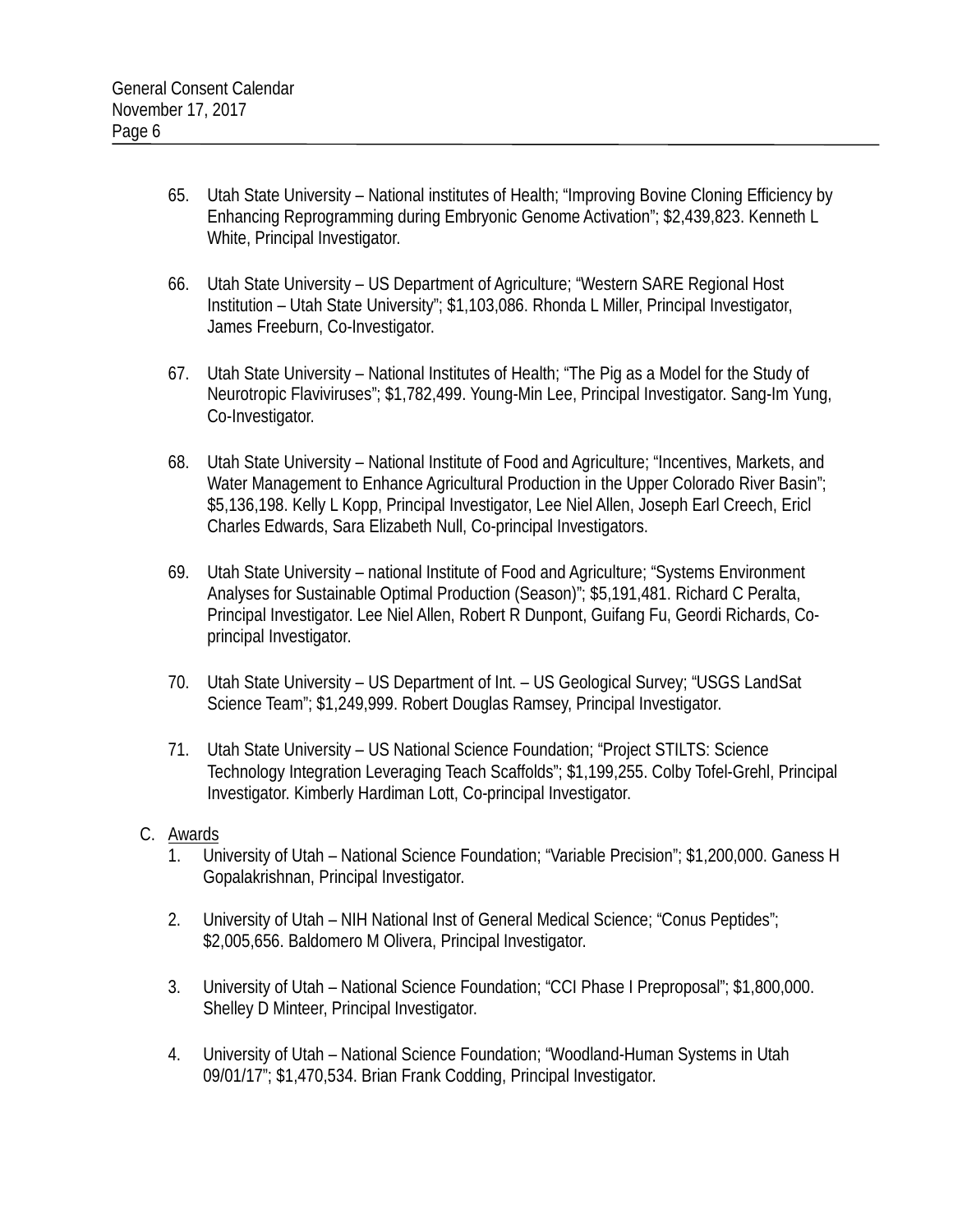- 5. University of Utah UT Division of Child & Family Services; "UT IV-E Training"; \$13,489,953. Chad Hughes McDonald, Principal Investigator.
- 6. University of Utah UT Division of Child & Family Services; "UT IV-E Research"; \$1,472,704. Michael Joseph Tanana, Principal Investigator.
- 7. University of Utah HRSA Emergency Medical Services Child National Research Center; "Dean EMSC HRSA Mar 2017"; \$3,000,000. J Michael Dean, Principal Investigator.
- 8. University of Utah NIH National Institute Child Health & Human Development; "Postpartum Pelvic Floor"; \$1,191,103. Ingrid E Nygaard MD, Principal Investigator.
- 9. University of Utah NIH National Institute Neurology Disorders Stroke; "Topiramate CSPN"; \$1,799,392. A Gordon Smith, Principal Investigator.
- 10. University of Utah DHHS Centers for Disease Control & Prevention; "Antibiotic Stewardship"; \$1,490,871. Matthew H Samore, Principal Investigator.
- 11. University of Utah DHHS Centers for Disease Control & Prevention; "Granular Modeling RFTOP2015006"; \$1,102,420. Matthew H Samore, Principal Investigator.
- 12. University of Utah National Science Foundation; "Wildland Fire Modeling"; \$1,012,225. Steven K Krueger, Principal Investigator.
- 13. University of Utah NIH National Inst Neurology Disorders Stroke; "Add Contract Renewal"; \$3,722,750. Karen S Wilcox, Principal Investigator.
- 14. University of Utah CYTOMX Therapeutics Inc; "CYTOMX CTMX-C 001"; \$1,171,141. Jonathan Reed Whisenant, Principal Investigator.
- 15. University of Utah NIH National Center for Advancing Translt Sciences; "Dean U24 NCATS Sept 2015"; \$5,073,425. J Michael Dean, Principal Investigator.
- 16. University of Utah DHHS Food & Drug Administration; "FDA Research Grant"; \$1,988,003. Nicholas E Johnson, Principal Investigator.
- 17. University of Utah CDC National Institute Occupational Safety & Health; "Occupational Safety and Health"; \$1,797,486. Kurt Timothy Hegmann, Principal Investigator.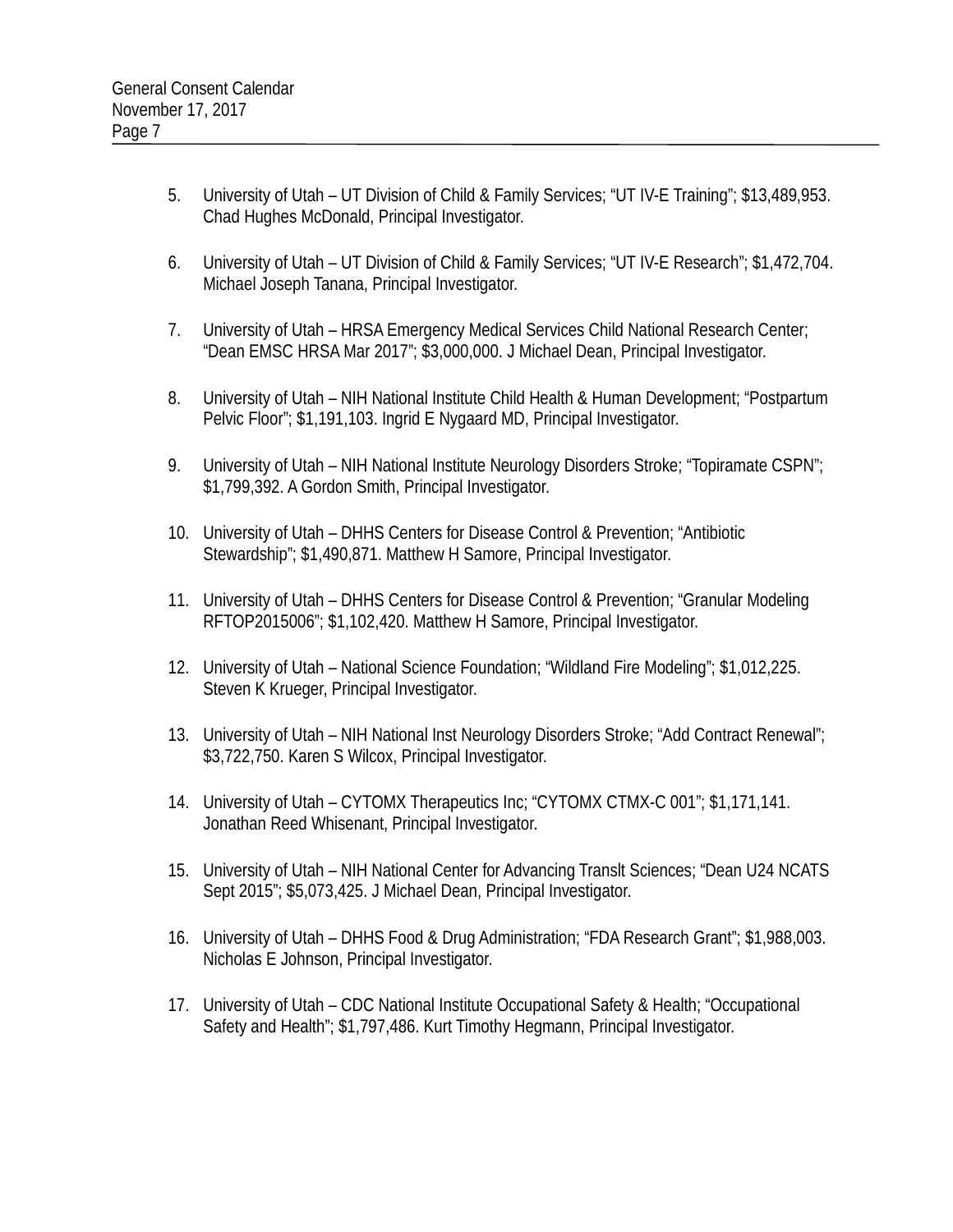- 18. Utah State University US Department of Education; "STARS! (Science, Technology, Arithmetic, Reading Students) GEAR UP"; \$2,234,400. Eric D Packenham, Principal Investigator.
- 19. Utah State University US Department of Education; "Utah State University STARTS! GEAR UP Partnership"; \$2,366,400. James T Dorward, Principal Investigator. Eric D Packenham, Co-Investigator.
- 20. Utah State University UT Department of Workforce Services; "CCPDI"; \$1,726,740. Ann Marie Berghout-Austin, Principal Investigator.
- 21. Utah State University UT Gov. Off. Utah Governor's Office of Economic Development; "2016-2021 GOED SBDC"; 41,747,600. Michael Carl Finnerty, Principal Investigator. Jason Michael Yerka, Co-Investigator.
- 22. Utah State University US National Science Foundation; "S12-SSI: Collaborative Research: Cyber-infrastructure for Advancing Hydro-logic Knowledge through Collaborative Integrations of Date, Science, Modeling, and Analysis"; \$2,760,000. David G Tarboton, Principal Investigator. Jeffery S Horsburgh, Co-Investigator.
- 23. Utah State University US Dept of Justice Office of Juvenile Justice and Delinquency Prevention; "Utah 4-H Mentoring initiative – adjusted budget"; \$1,000,000. Jolene B Bunnell, Principal Investigator.
- 24. Utah State University UT Department of Workforce Services; "Relationship Skills"; \$1,200,000. Brian J Higginbotham, Principal Investigator.
- 25. Utah State University National Institute of Food and Agriculture; "Western SARA 2017 Plan of Work 0 Revised Budget"; \$5,603,759. Rhonda L Miller, Principal Investigator.
- D. Academic Items Received and Approved
	- 1. Information Items
		- University of Utah Bachelor of Science in Games
		- University of Utah Master of Legal Studies
		- Utah State University Master of Aviation Science
		- Snow College Associate of Applied Science in Agricultural Technology
		- Utah Valley University Associate of Applied Science in Automotive Power Sports
		- Utah Valley University Associate of Science In Health Studies
		- Utah Valley University Associate of Science in Intelligence Studies
		- Utah Valley University Bachelor of Art in Secondary French Education
		- Utah Valley University Bachelor of Art/Bachelor of Science in Family Science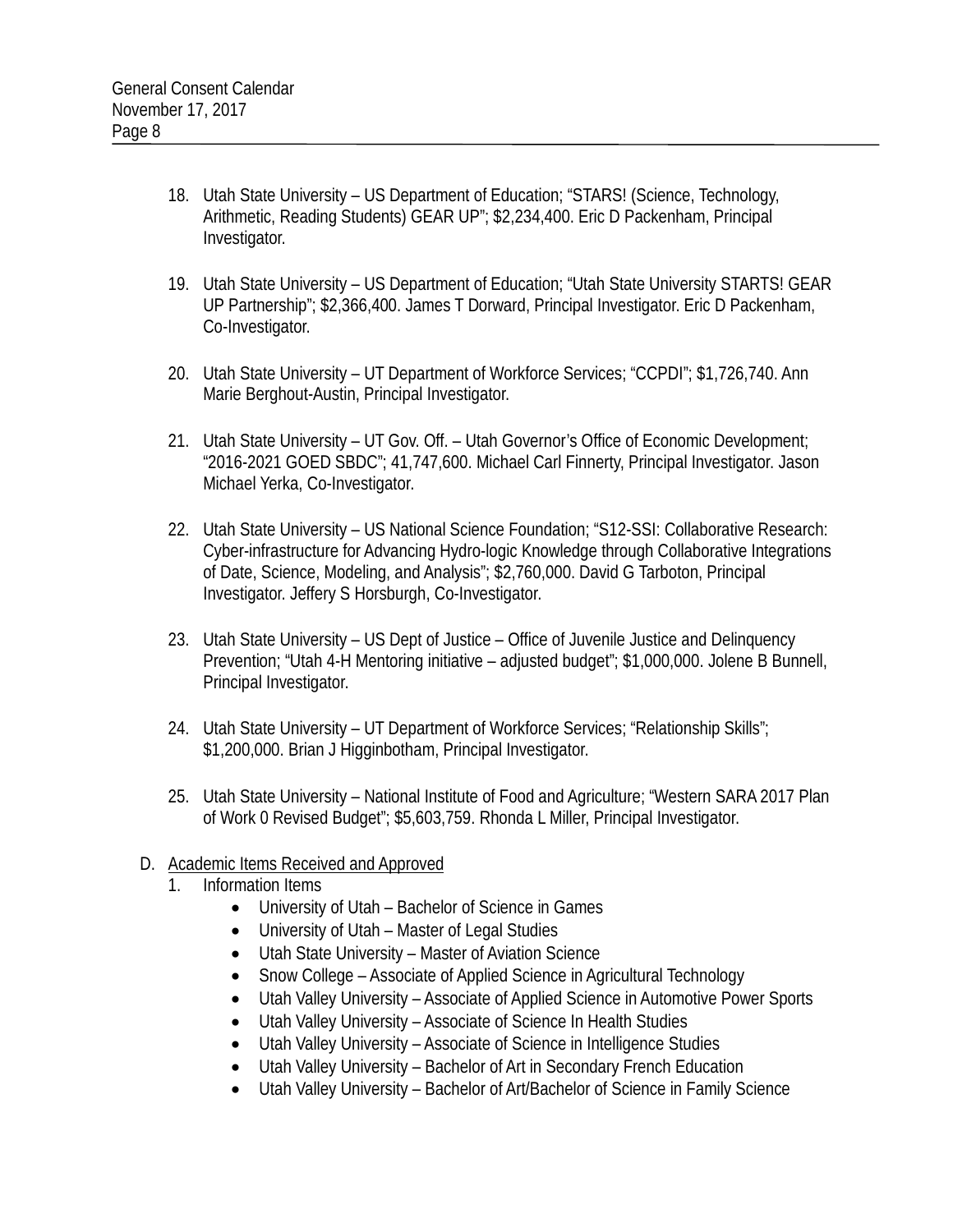- Utah Valley University Bachelor of Science in Civil Engineering
- Utah Valley University Bachelor of Science in Electrical Engineering
- Utah Valley University Bachelor of Science in Geography
- Utah Valley University Bachelor of Science in Mechanical Engineering

# 2. New Program

- Utah State University Minor in Computer Science Teaching
- Utah State University Minor in Mental Health Advocacy and Awareness
- Utah State University Minor in Family Science
- 3. Program Restructure
	- Utah State University Bachelor of Science in Environmental Studies
- 4. Program Restructure/Name Change/Out of Service Area Delivery
	- Utah State University Master of Education in Elementary Education, Master of Education in Secondary Education to Master of Education in Curriculum and **Instruction**
	- Utah State University Master of Science in Elementary Education, Mater of Science in Secondary Education to Master of Science in Curriculum and Instruction
- 5. Administrative Unit Restructure
	- Weber State University Department of Business Administration split into two new departments: Department of Management and Information Systems and Supply Chain Management, and Department of Business Administration and Marketing
- 6. Academic Program and Academic Unit Name Change
	- Utah State University Department of Family, Consumer, and Human Development to Department of Human Development and Family Studies (including associated degrees)
- 7. Academic Program Name Change
	- Utah State University Specialization in State & Markets to Specialization in Social Inequality within the Doctor of Philosophy in Sociology
- 8. New Center
	- Weber State University Center for Leadership in Corporate and Social **Responsibility**
- 9. Three-Year Review
	- University of Utah Bachelor of Science in Design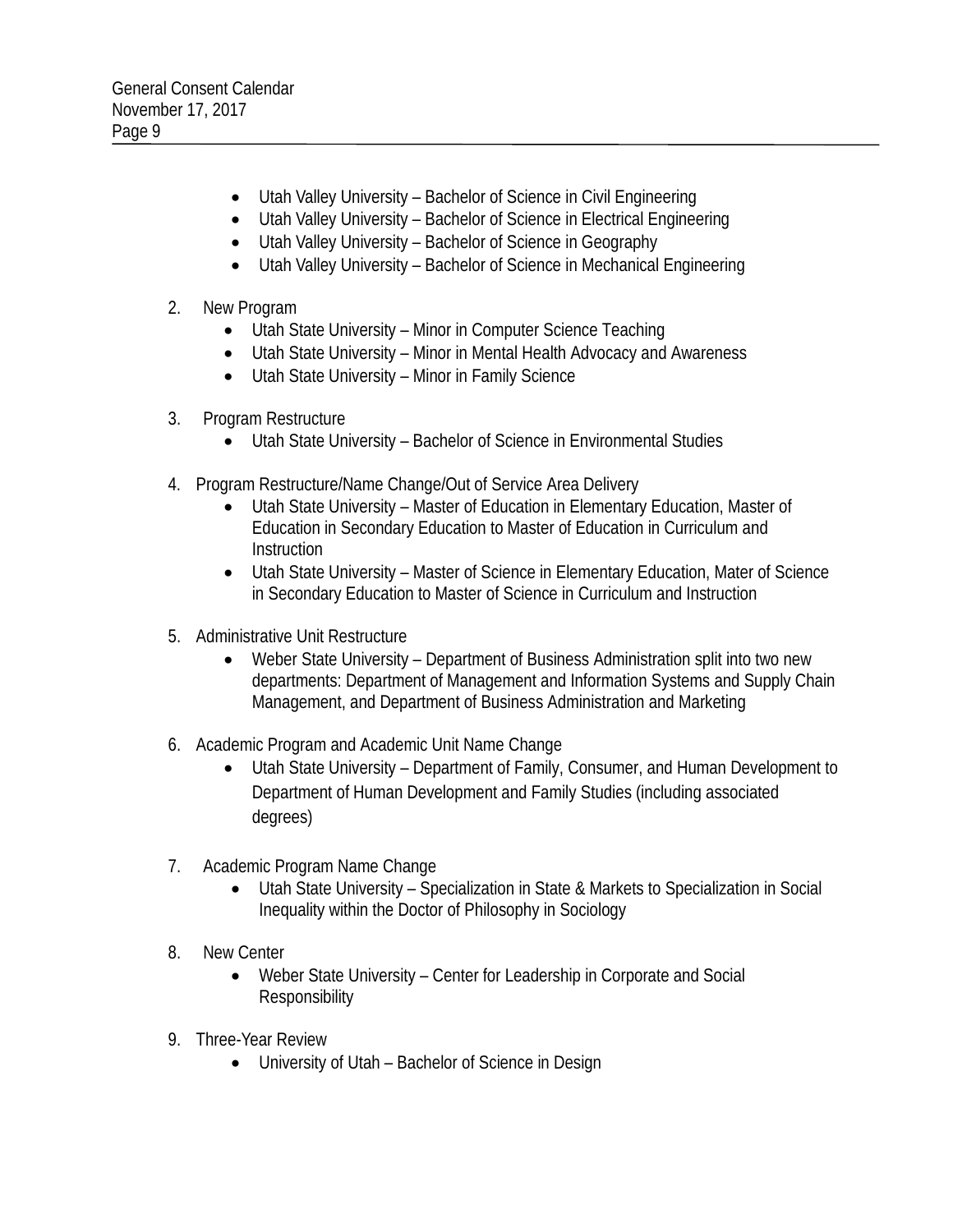## 10. Seven-Year Review

- University of Utah Department of Biology
- University of Utah Department of Family and Consumer Studies
- University of Utah Department of Metallurgical Engineering
- University of Utah Department of Mining Engineering
- University of Utah Department of Theatre
- University of Utah Interdepartmental Program in Neuroscience
- University of Utah Master of Science in International Affairs and Global Enterprise
- University of Utah School of Computing
- E. Regent Policy R613, *Public Safety Officer Career Advancement Reimbursement Program (PSOCAR)*
	- The Regents established R613 to implement the Public Safety Officer Career Advancement Reimbursement Program. As UESP has implemented the program, UESP has requested additional administrative changes that are non-substantive.
- F. Regent Policy R911, *Employment of Relatives*
	- Policy R911 addresses the hiring of relatives within the Commissioner's Officer, UHEAA and UESP. This change modifies the punctuation in one section to clarify the meaning of business unit. There are no other changes.

\_\_\_\_\_\_\_\_\_\_\_\_\_\_\_\_\_\_\_\_\_\_\_\_\_ David L. Buhler Commissioner of Higher Education

DLB/LO **Attachment**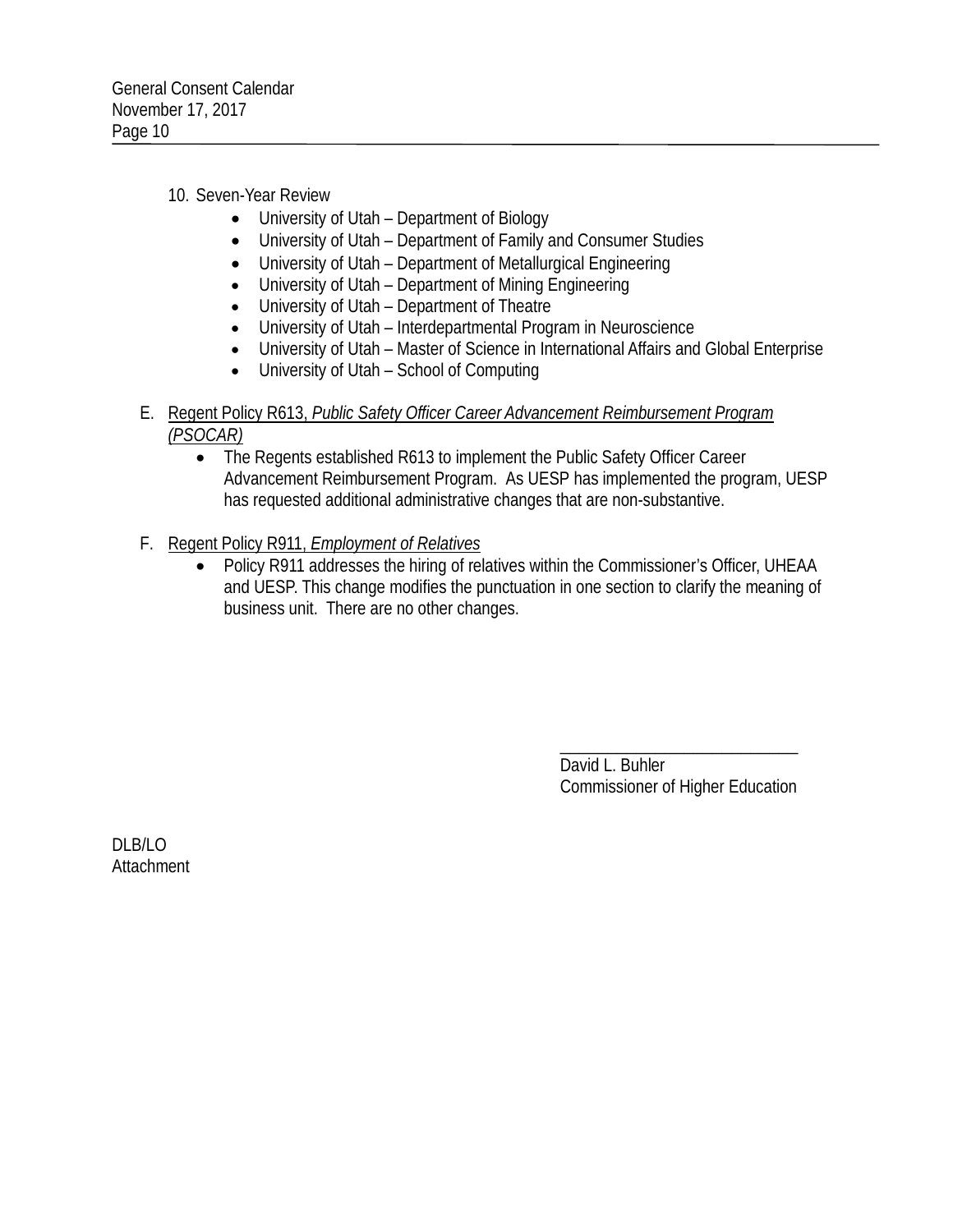## STATE BOARD OF REGENTS WEBER STATE UNIVERSITY, OGDEN, UTAH STUDENT UNION BUILDING THURSDAY, SEPTEMBER 14, 2017

## COMMITTEE OF THE WHOLE **MINUTES**

Daniel W. Campbell, Chair Harris Simmons, Vice Chair Wilford W. Clyde Jesselie B. Anderson Joyce Valdez Marlin K. Jensen Ron Jibson Patricia Jones Steve Lund Robert S. Marquardt Cristina Ortrega Robert W. Prince Mark Stoddard Teresa L. Theurer Alex Trujillo Thomas E. Wright

Regents Present<br>
Daniel W. Campbell, Chair<br>
Daniel W. Campbell, Chair

Office of the Commissioner Kimberly L. Henrie, Associate Commissioner for Planning, Finance and Facilities

Institutional Presidents Present

Ruth Watkins on behalf of President Pershing, University of Utah Noelle Cockett, Utah State University Scott L Wyatt, Southern Utah University Steve Hood on behalf of President Carlston, Snow College Matthew S. Holland, Utah Valley University Richard B. Williams, Dixie State University Deneece G. Huftalin, Salt Lake Community College Charles A. Wight, Weber State University

Other Commissioner's Office and institutional personnel were also present. The signed role is on file in the Commissioner's Office.

**Chair Campbell called the meeting to order at 1:00 p.m.** He opened the meeting by recognizing new Regents Jibson and Wright and noted we have a full day ahead of us. He recognized the work of the Capital Facilities Committee and turned the time over to Regent Marquardt. Regent Marquardt noted this was a big day for Higher Education and acknowledged the work of the Commissioner's staff to put together information for Capital Facilities. He also said the Capital Facilities committee would meet after Committee of the Whole to finalize the Regents' recommendations and these recommendations will be presented in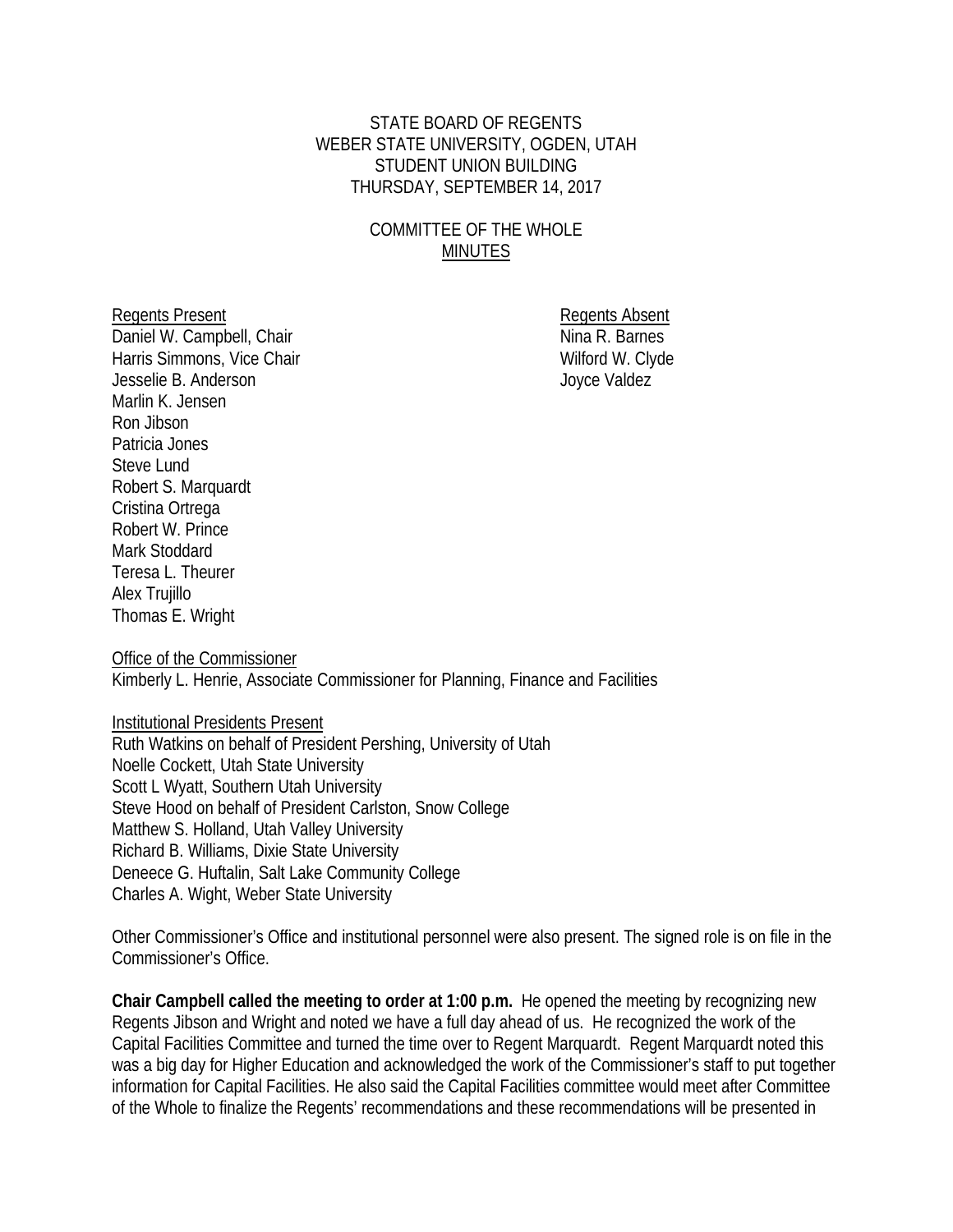Committee of the Whole tomorrow for final approval from the Regents. He turned the time over to Rich Amon, Assistant Commissioner for explanation of the process.

The Regents heard presentations on the following proposed state-funded projects:

- Dixie State University Science Building
- Salt Lake Community College Herriman Campus General Ed.
- Southern Utah University Sorenson Child and Family Development
- Utah Valley University New Business School Building
- Weber State University Norda Engineering and Applied Science
- Utah State University #1 Biology and Natural Resources
- Utah State University #1 Center for Languages and Cultures
- Snow College Social Science and General Education Building

The Regents heard presentations on the following proposed Non-state funded projects:

- University of Utah South Campus Student Housing and Dining
- Weber State University Davis Campus Computer and Auto
- Salt Lake Community College Jordan Campus Student Center
- Utah State University Phase II Space Dynamics Laboratory

Chair Campbell noted for years the Regents have received questions and frustration from legislators about the increasing costs per square foot that our requests represent. He said there are explanations for these cost increases, for example: lab space, technology involved, and those types of things. He also said the Regents are sensitive to the fact this is growing issue with legislators and others.

Chair Campbell thanked President Wight and Weber State University for the hospitability and excused Regents until tomorrow.

No action was taken on this item at this time. The board will vote to approve the prioritization of the projects during the Committee of the Whole September 15, 2017.

> \_\_\_\_\_\_\_\_\_\_\_\_\_\_\_\_\_\_\_\_\_\_\_\_\_\_\_\_\_ Loreen Olney, Executive Secretary

Date Approved: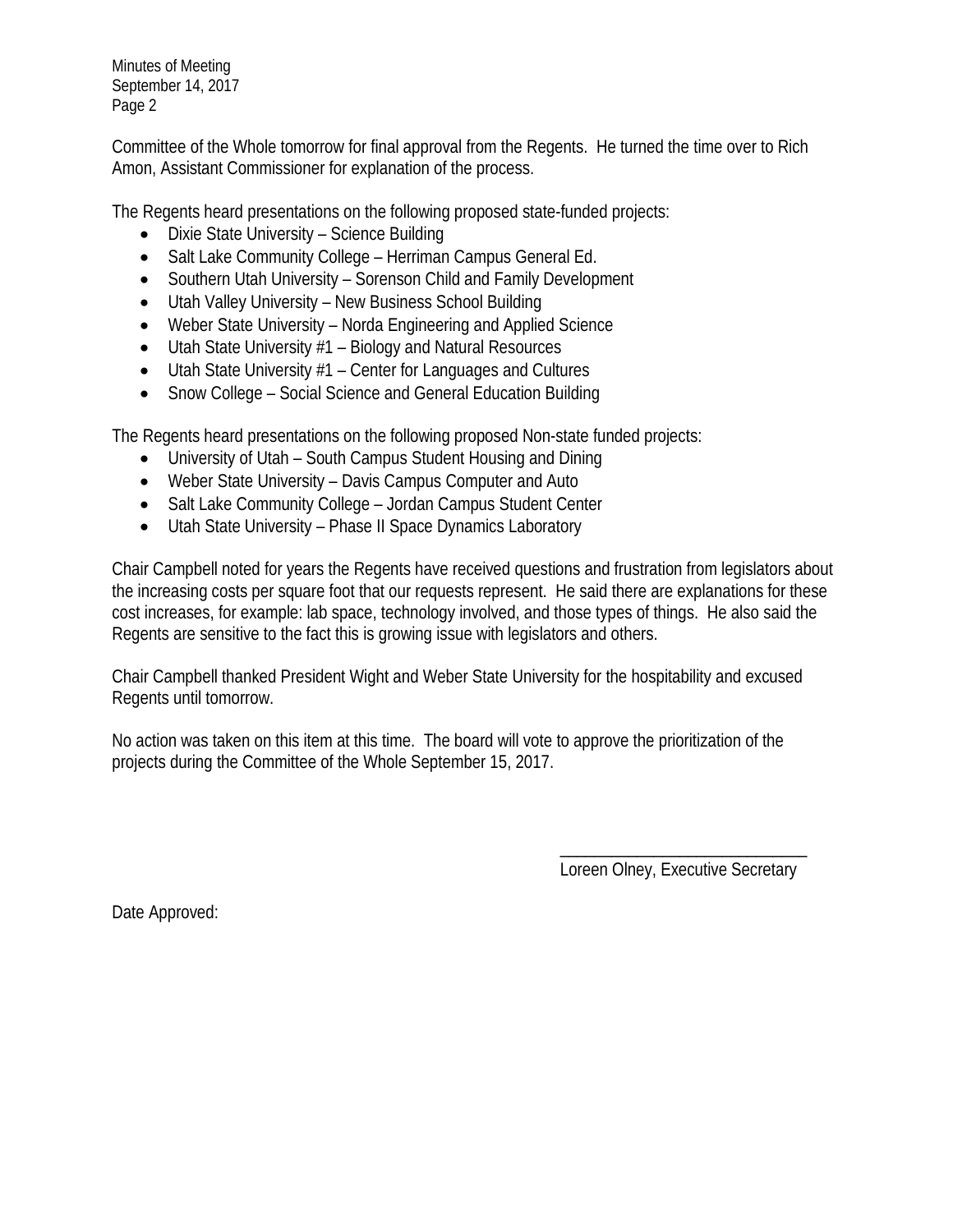#### STATE BOARD OF REGENTS WEBER STATE UNIVERSITY, OGDEN, UTAH STUDENT UNION BUILDING FRIDAY, SEPTEMBER 15, 2017

## COMMITTEE OF THE WHOLE MINUTES

Daniel W. Campbell, Chair Harris Simmons, Vice Chair Wilford W. Clyde Jesselie B. Anderson Joyce Valdez Marlin K. Jensen Mark Stoddard Ron Jibson Patricia Jones Steve Lund Robert S. Marquardt Cristina Ortrega Robert W. Prince Teresa L. Theurer Alex Trujillo Thomas E. Wright

Regents Present<br>
Daniel W. Campbell, Chair<br>
Daniel W. Campbell, Chair

Office of the Commissioner

Kimberly L. Henrie, Associate Commissioner for Planning, Finance and Facilities Elizabeth Hitch, Associate Commissioner of Academic Affairs

Institutional Presidents Present President Pershing, University of Utah Noelle Cockett, Utah State University Scott L Wyatt, Southern Utah University President Carlston, Snow College Matthew S. Holland, Utah Valley University Richard B. Williams, Dixie State University Deneece G. Huftalin, Salt Lake Community College Charles A. Wight, Weber State University

Other Commissioner's Office and institutional personnel were also present. The signed role is on file in the Commissioner's Office.

**Chair Campbell called the meeting to order at 12:34 p.m.** He opened the meeting by thanking President Wight and the staff at Weber State University for their hospitality and turned the time over to President Wight for his State of the University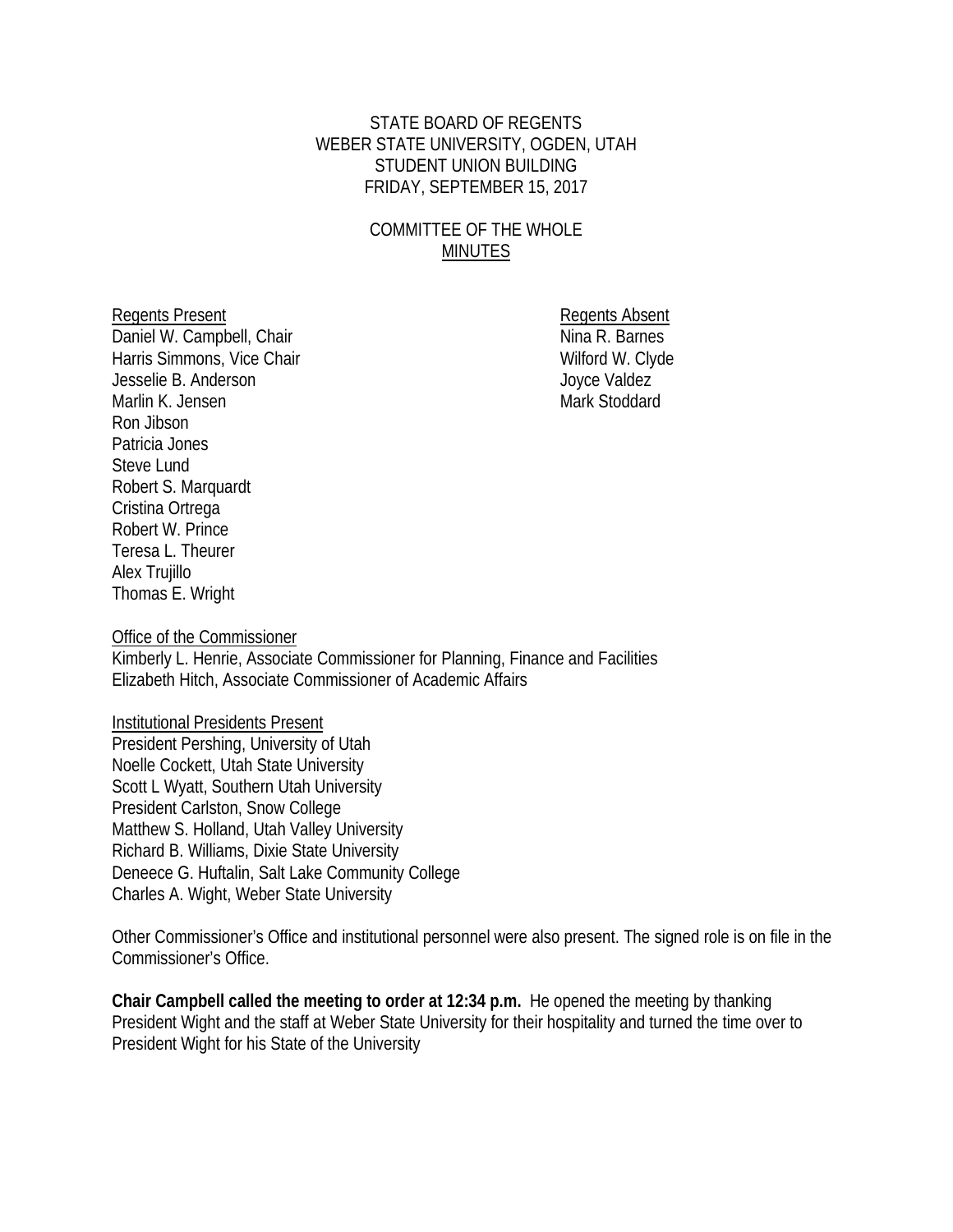#### Discussion – Tuition Waivers

This was a continuing discussion on use of tuition waiver across Utah institutions, as well as reviewing the use of waivers in other states.

#### State of the University

President Wight began by saying they have a lot to cheer about. He is proud to say for the third consecutive year the Chronicle of Higher Ed has recognized Weber State University as one of America's great colleges to work for. This year the university was recognized in nine of twelve categories for excellence which earned them a place on the honor roll, and they have many more accolades he'd like to list: Great Value Colleges named WSU as one of the best colleges for adult learners; Recognized in the top 50 list as the best hybrid RN to BN programs for 2017; Radiologic program rated as second in quality; Two faculty members are semi-finalists for the most effective radiologic technologist educator.

WSU has done a lot over the years to increase energy savings and sustainability, and they've done it in a way that is different than most. In 2010 the facilities management started making simple changes, like using LED lighting to save money. They saved 1.7 million on fuel and power bills in 2016. They just completed a library renovation, which saves more than \$100,000 annually on fuel and power. All of this money saved is invested in new projects. He is confident they will fulfill the institution's commitment of being a carbon neutral campus by 2050.

The three core themes of the university is access, learning and community. They have been active in getting students out in the community doing service. New this year is the Ogden Community Civic Action Network, which is dedicated to improving housing, educating communities, and promoting health in Ogden's east central neighborhood. Working with community partners they have determined the priority is housing and they are working together to make east central Ogden a better place to live.

WSU also promotes economic development and graduates are poised to contribute to the economy. The average starting salary for WSU graduates is \$52,000, which is the highest starting salary of any institution in Utah, except Brigham Young University. This is accomplished by aligning degree programs with workforce service needs. Weber is still not producing enough graduates to fill the needs of the aerospace industry. To meet these needs they are planning to build a couple of engineering buildings, one will be the NORDA Engineering Building and the other will be housed on the Davis campus. They also have several new degrees being offered.

Weber is also focusing on graduation rates and student success. They have a large initiative underway to better ensure students stay enrolled and graduate on time. These initiatives include: increase marketing and student recruitment, use of scholarships and tuition waivers strategically to incentivize enrollment and on time graduation, and sharpen the focus on advising students. President Wight said "at Weber State we really do put teaching first. We help our students make their dreams happen."

## Oath of Office

Having been appointed to the Board of Regents, Ron Jibson and Thomas E. Wright took the Oath of Office.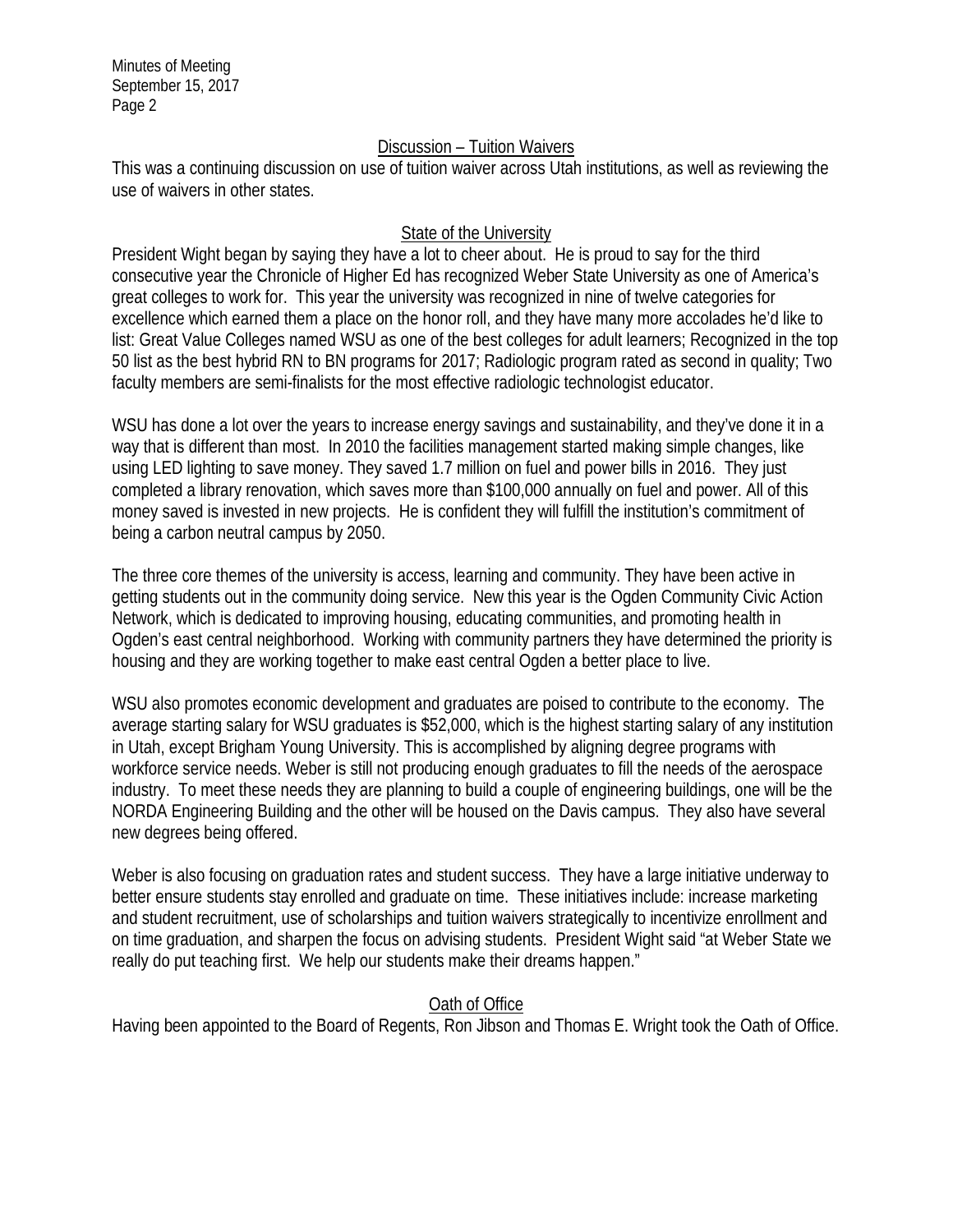#### General Consent Calendar (TAB M)

## **On a motion by Regent Jensen, and seconded by Regent Lund, the following items were approved on the Regents' General Consent Calendar:**

- A. Minutes Minutes of the Board meeting July 21, 2017, Southern Utah University, Cedar City, Utah
- B. Grant Proposals
- C. Awards
- D. Academic items Received and Approved
- E. Change to UHEAA Board Membership Policy R601

#### Report on Mental Health Working Group (TAB R)

Regent Jones noted there has been a lot of work and effort on this group and thanked all those who participant in the working group. She shared a note from Doug Thomas, Director of the Utah Division of Substance Abuse and Mental Health, who was part of the working group. The note thanked the Regents for the opportunity to participate with this amazing group and looks forward to the recommendations being reviewed, and asked to let the Regents know we stand ready to assist them in their efforts to act on these recommendations.

Regent Jones noted this is a very complex issue, but it is very important, and wanted the presidents and their staff to know the group was sensitive to the time and resource constraints of the institutions.

Regent Jones asked Barb Snyder, Vice President for Student Affairs, University of Utah to share with the Regents what the institutions are facing with regards to mental health on campus. Barb Snyder stated with more students comes more problems. She said the institutions are thankful the Regents are able to address these issues and pledge that the institutions will do all they can to help students.

The Regents' Mental Health Working Group presents four recommendations: (1) Assess the mental health and wellness needs of USHE students, (2) Improve mental health education at USHE institutions, (3) Increase access to mental health services, and (4) Develop institutional five-year mental health implementation plans.

Chair Campbell asked for questions. Regent Trujillo asked for clarification on K-12 as it relates to higher education. Regent Jones noted it was a collaboration piece because they are looking at ways to address some of these issues at an earlier age than the university age students. Regent Theurer said part of the discussion is how to help students identified in K-12 as they move into higher education. Chair Campbell said he appreciated that Regent Jones pointed out the concern the working group had with the demands on our institutions and not demanding too much of our institutions without providing resources, knowing there are a lot of strategies that would have been very costly. Chair Campbell asked if the Presidents had any reactions or concerns Regents should be aware of. President Holland noted these recommendations will take more training and resources and it's a reality the institutions need to learn how to deal with. This is not something they can just magically do, there a lot of things they will now have to train on. These types of issues are mounting not lessening for institutions. President Wyatt said he is delighted to be supportive of this and happy that representatives from the schools were involved in the process. And to the point President Holland made, when they are asked why the cost of higher education continues to go up, this is one of the reasons. It's because we are doing more than educating. President Pershing also stated he was supportive and said this is a real issue and is thankful the Regents are taking a stand.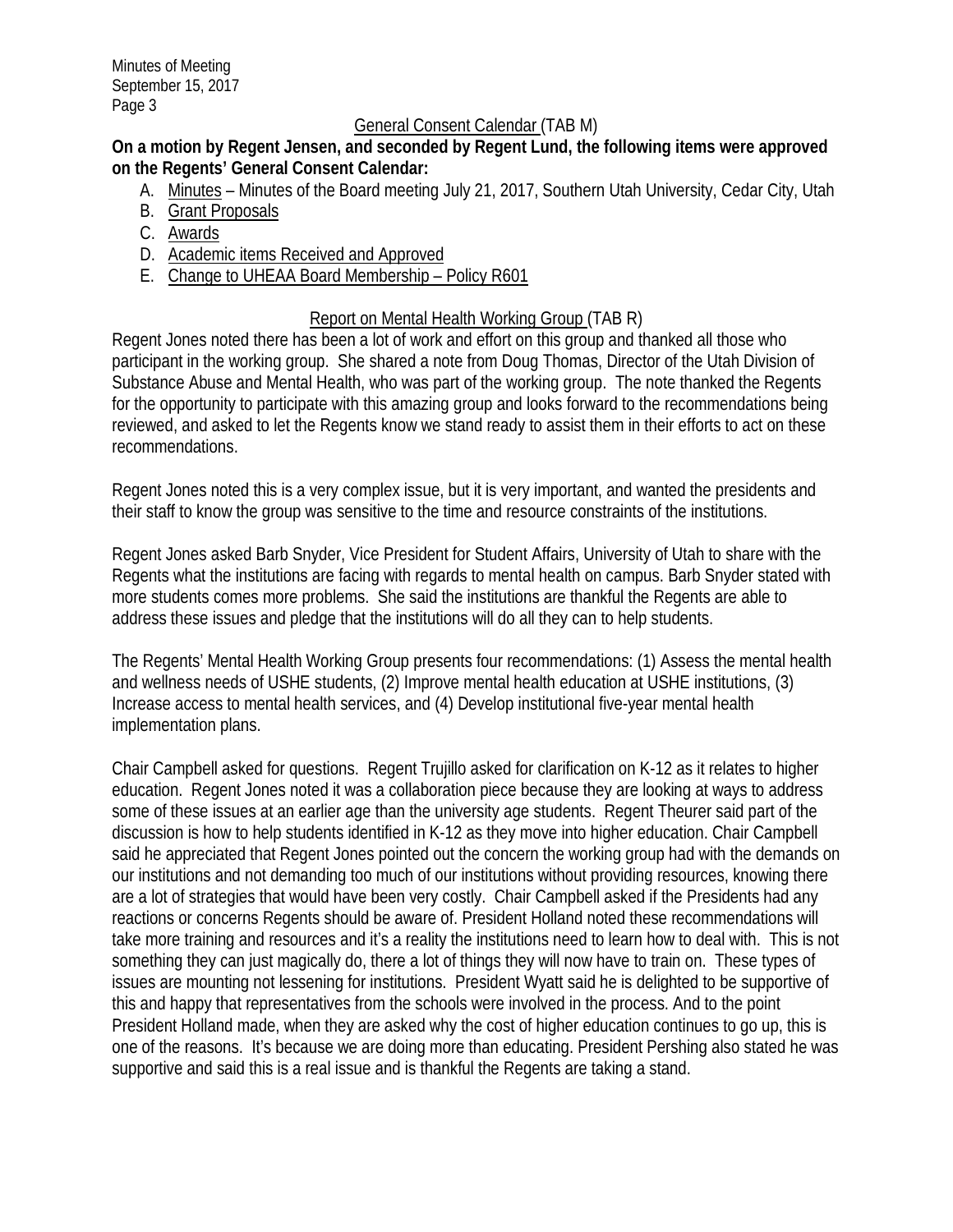President Wight added that while there is a resource issue, there are other sources of information and expertise that can be used as they develop the implementation plans. The Chief Medical Officer of the NCAA has identified the single largest problem in NCAA sports is not concussions but mental health. There has been a big push from the NCAA to get colleges on board to take better care of our students They have a lot of experience we can leverage as we develop implementation plans. President Carlston stated he too is supportive and Snow has added an additional wellness counselor this year and although it's early, they are already sensing the demand for services will continue to increase. As President Wyatt pointed out, it's very important that we provide these services. He also noted it's not just an issue of adding staff, but it is also a space issue. President Williams said he appreciates the Regents taking this issue on and it is important to the campus and with Regents support it helps them to bring everyone in alignment. Dixie has added their first Director of Health and Counseling and Training Phycologist and it's nice to have the backing of the Regents and recognition of the importance of this issue. President Cockett stated she was proud that Utah has responded so quickly on this issue and noted it was just two years ago the student regent brought this issue forward with a request to get something in place across the state. She also noted the students at Utah State approved a 2<sup>nd</sup>-tier tuition and student fee increase directed at increasing resources for mental health. Associated Commissioner Elizabeth Hitch added this was a really thorough work and echoed what Regent Jones said relative to the importance of having other community agents involved. It's a more holistic approach to the mental health problem and believes this is a good start.

**Regent Wright motion to approve as outlined in TAB R; the motion was seconded by Regent Trujillo and the motion carried.** 

#### Approval of Calendar of 2018-19 Board of Regents Meetings (TAB N) **Regent Theurer motion to approve as outlined in TAB N; the motion was seconded by Regent Jibson and the motion carried.**

# USHE – FY 2019 Operating Budget Request (TAB O)

Associate Commissioner Kimberly Henrie noted the budget will be presented as a unified request supported by the Commissioner and the institutions, built around the needs and priorities of the institutions to fulfill their mission while advancing the Board's strategic objectives. The budget request is an increase of \$83,050,500 which is an 8.8 percent increase in state tax fund support. The first-tier tuition component is a 1.2 percent increase, which satisfies the 25 percent match for employee compensation required. The budget priorities being advanced for Board consideration are: Employee Compensation, Student Growth and Capacity, Completion, Workforce, and Statewide Priorities. 29.8 million is being requested for employee compensation package, which is based on a 2 percent salary increase. Presidents noted employees are the biggest asset they have. This also includes an 8 percent increase for health insurance. A large portion of the budget, 15.9 million is for Student Growth and Capacity, 7.9 million is for Completion, 15.8 million for Workforce, and the remainder to Statewide Priorities. President Carlston complimented the other Presidents and Commissioner's office for the work on the budget and likes the way the budget has been laid out this year. President Cockett joined President Carlston in appreciation of this new approach with the budget request, and said this new process allows for a better dialogue. Chair Campbell noted the importance of having a unified request to present to the legislature. **Regent Marquardt motion to approve as outlined in TAB O; the motion was seconded by Regent Anderson and the motion carried.**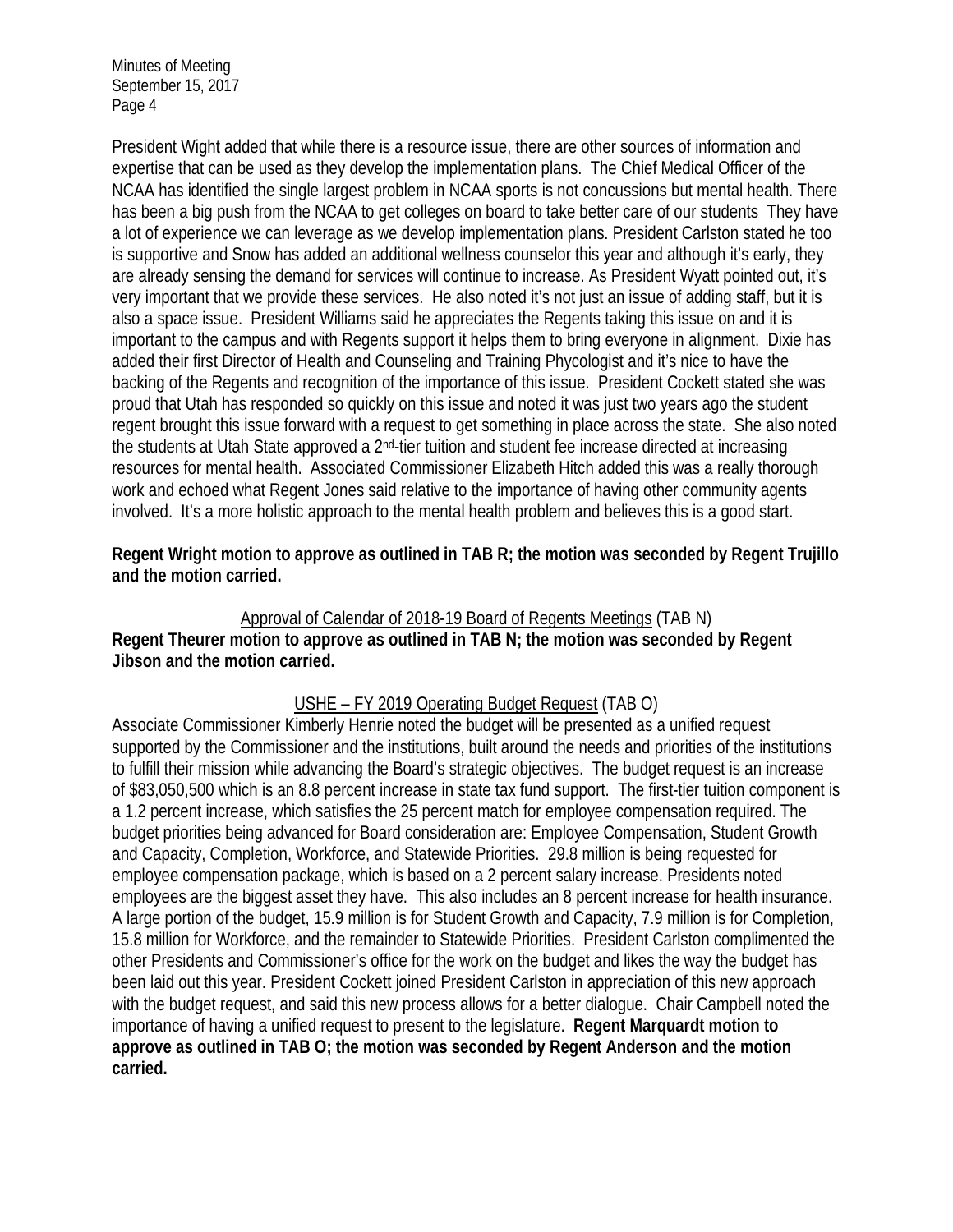# USHE – FY 2018-19 State-Funded Capital Development Project Prioritization (TAB P)

Regent Marquardt noted we had an unusual year this year, as every institution has recently had a new state funded project approved, so the list this year includes a lot of new projects we haven't seen in the past. After visiting each campus, there is clearly a need for all requested projects. As in years past, the committee has relied heavily on the CDP process and the scoring of points. This year we did not focus on stem projects, but it is notable the top two projects are stem buildings. The ranking is as follows:

- 1. Weber State University Norda Engineering and Applied Science Building
- 2. Dixie State University New Science Building
- 3. Utah Valley University New Business School
- 4. Utah State University Biology and Natural Resources Building
- 5. Southern Utah University Sorenson Child and Family Development Building
- 6. Salt Lake Community College Herriman Campus General Ed. Building
- 7. Snow College Social Science and General Education Building
- 8. Utah State University Center for Languages and Cultures Building

The second part of this recommendation is projects funded for programming. These are:

- 1. Weber State University Norda Engineering and Applied Science Building
- 2. Dixie State University Science Building
- 3. Utah Valley University New Business School Building

# USHE – Institutional Non-State Funded Projects for 2018-19 (TAB Q)

Regent Marquardt noted the committee is recommending all four non-state funded projects be approved.

## **Regent Marquardt motioned to approve the State-Funded and Non-State Funded projects as outlined above; the motion was seconded by Regent Wright and the motion carried.**

# Reports of Board Committees

## Academic and Student Affairs Committee

Regents' Scholarship Changes for 2019 Graduates and Beyond (TAB A)

Regent Theurer noted 3,728 students received scholarships in 2017. Changes include on-going funding, change in math requirement to four semesters in math with one being pre-calculus, the ACT score requirement is the same for everyone, and a minimum GPA of 3.3 is also required across the board. **Regent Theurer motioned to approve as outlined in TAB A; the motion was seconded by Regent Ortega and the motion carried.**

# Institutional Completion Update: Weber State University (TAB B)

Regent Theurer said she was comforted to know 12 students received a Wildcat Scholarship and being successful who otherwise would not be attending Weber State University. This is an information item only; no action was taken.

Step Up Utah Scholars Training (TAB C) This is an information item only; no action was taken.